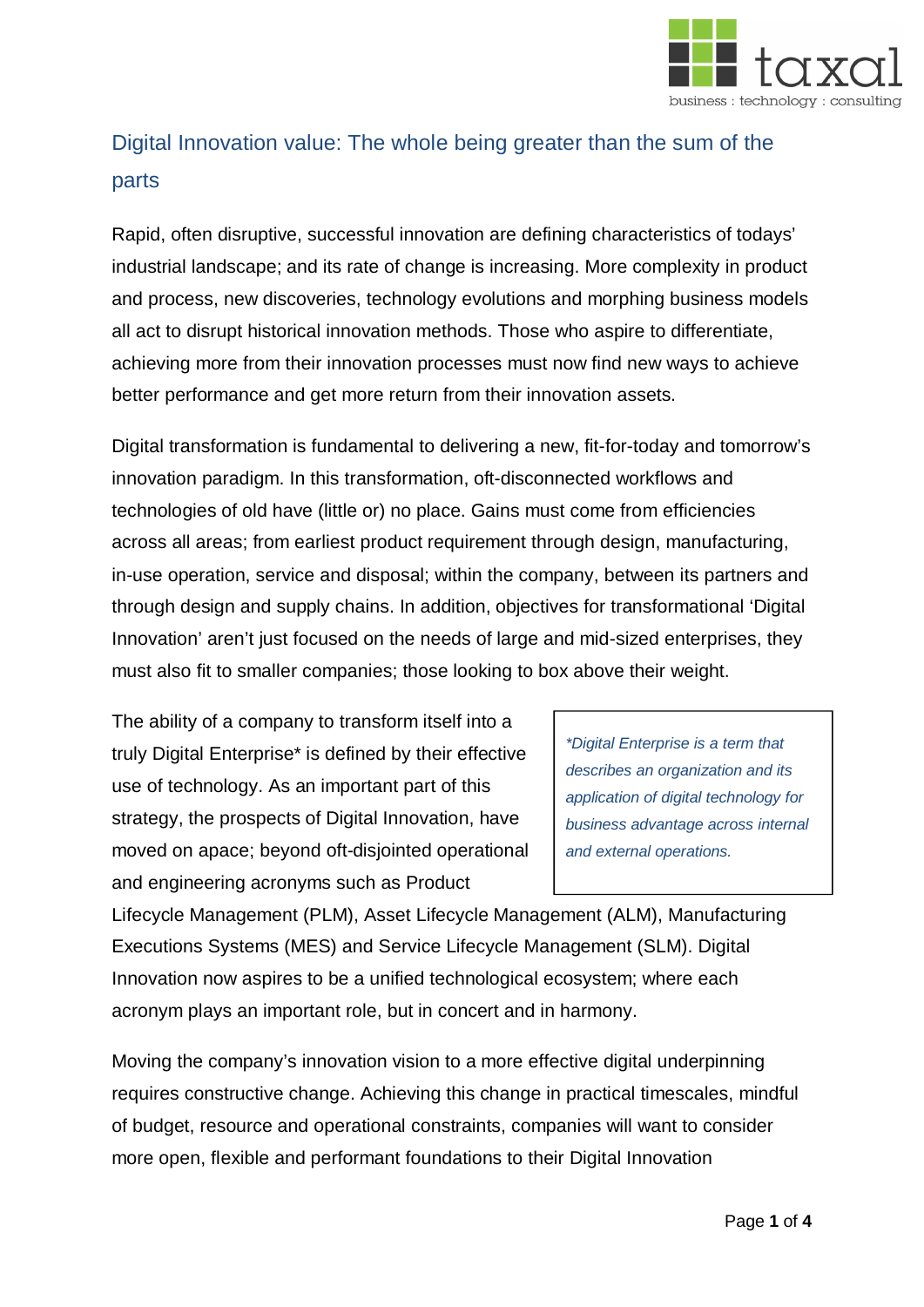

infrastructure; one whose proposition makes the whole of much greater value than the sum of its parts.

## Strategies and tactics

Technology for technology's sake has no value. However, technology aligned with sound management, business objectives, strategies, tactics and metrics are defining characteristics of the most highly valued companies in the industrial sector. This observation is also true with regards to innovation. Delivered in context of business objectives, successful innovation means better business outcomes, more satisfied customers and more motivated employees.

Transformational innovation strategies are necessarily company-specific—at the intersection of technology, process and culture. No matter how good strategies may be initially, the opportunity to improve and evolve is ever present, especially given changing market conditions and technology breakthroughs. Because of this evolution, companies might consider first thoughts on:

**Leaders have a clear innovation strategy** The leading innovators in our study understand the importance of having a coherent innovation strategy: 79% of the top innovators tell us they have a well-defined innovation strategy compared with only 47% of the least innovative companies. They recognise the need for a clear innovation strategy as the foundation for successful execution.

Source: [PWC Breakthrough innovation and growth](https://www.pwc.co.uk/assets/pdf/achieving-business-growth.pdf)

- x Embedding and enabling creative **leadership** and active (executive) management.
- x Aligning strategies and the technology roadmap with business **objectives**, and making these SMART (Strategic, Measurable, Achievable, Relevant and Targeted)
- Updating and formulating **methods** and best practices focused on improving innovation efficiencies and optimizing costs.
- x Developing a technology **ecosystem** allows digital assets to flow between previously siloed functions, with a focus on practical results.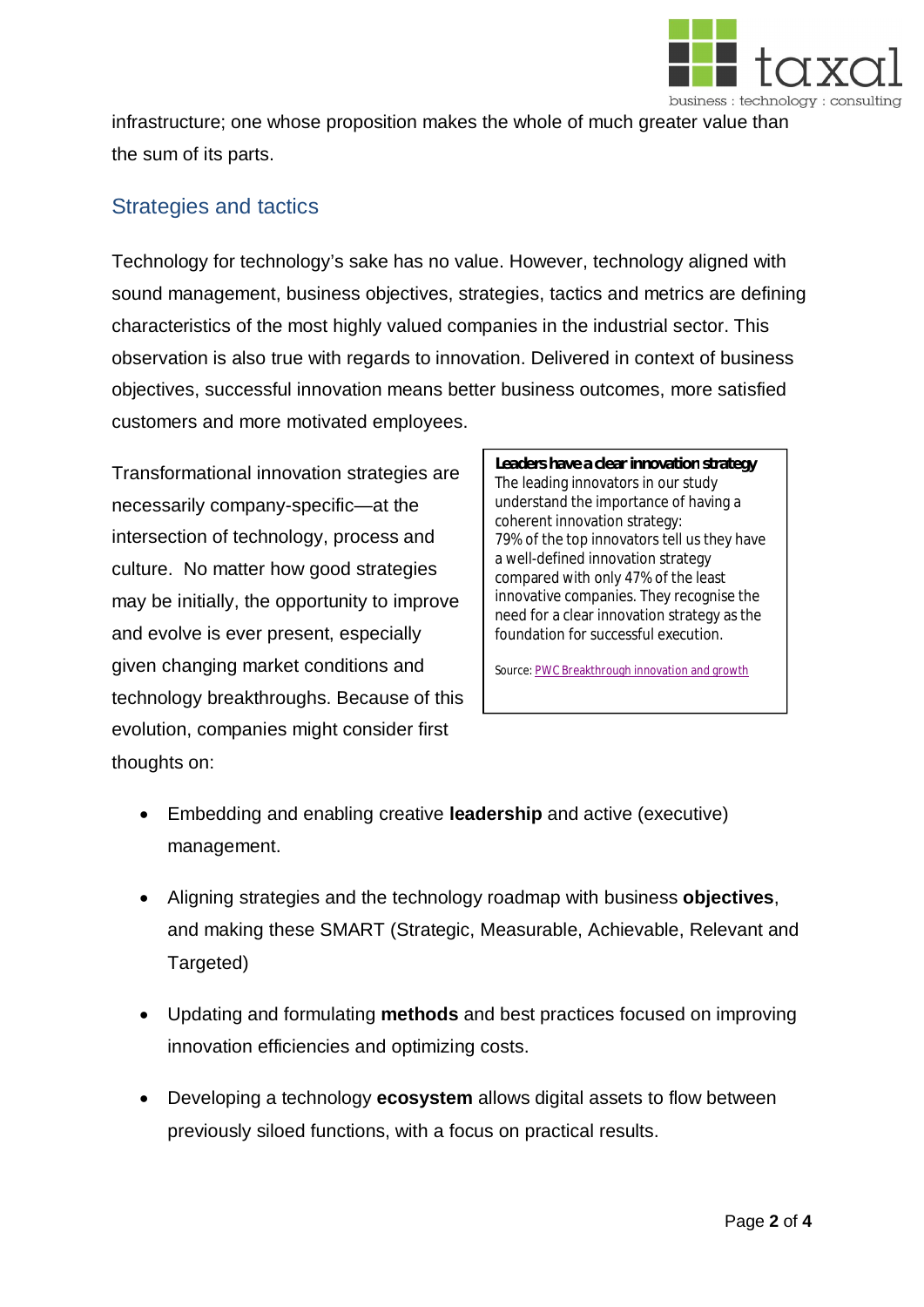

## The solution is one greater than the sum of the digital parts

A company's digital enterprise vision should aspire to a goal of digital cohesion, not fracture, and deliver insights and facts, not presumptions. This can only be achieved when innovation assets are more than just a series of applications and data. They should, in fact, be parties to a platform, a Digital Innovation Platform.

In its most simple form, a Digital Innovation Platform is an open technology framework and operational business structure that allows companies to benefit from, create and integrate digital assets that deliver to their innovation objectives. This Digital Innovation Platform reinforces the impetus of the company's overall Digital Enterprise proposition; its goal being to enhance business outcomes, deliver more satisfied customers and motivated employees by simplifying and standardizing interactions across disconnected technologies and business processes in the innovation pipeline. For example:

- o Using standards-based, open-framework technologies to underpin the Digital Innovation Platform, means companies can more effectively integrate critical digital assets across the innovation lifecycle; immersing people, software, data sets and equipment. For example, closed-loop integration of digital assets created in design and development, with people making use of these in manufacturing, perhaps on machine tools, and in quality and service departments. Negating complexities of proprietary connections, and ensuring interaction across historic domain boundaries, for instance those across electrical, mechanical and software development ecosystems, means that companies can save costs and time.
- o Valuable insights can be made from intersects between people, data and workflows; be they internal or external, across time, location or domain. What may once have been singular insights and processes can now be turned into much more valuable assets for a broader audience in the company. Analytics, and the likes of AI (Artificial Intelligence) and Machine Learning can used by people to more rapidly evaluate and gain unique companywide understandings from often